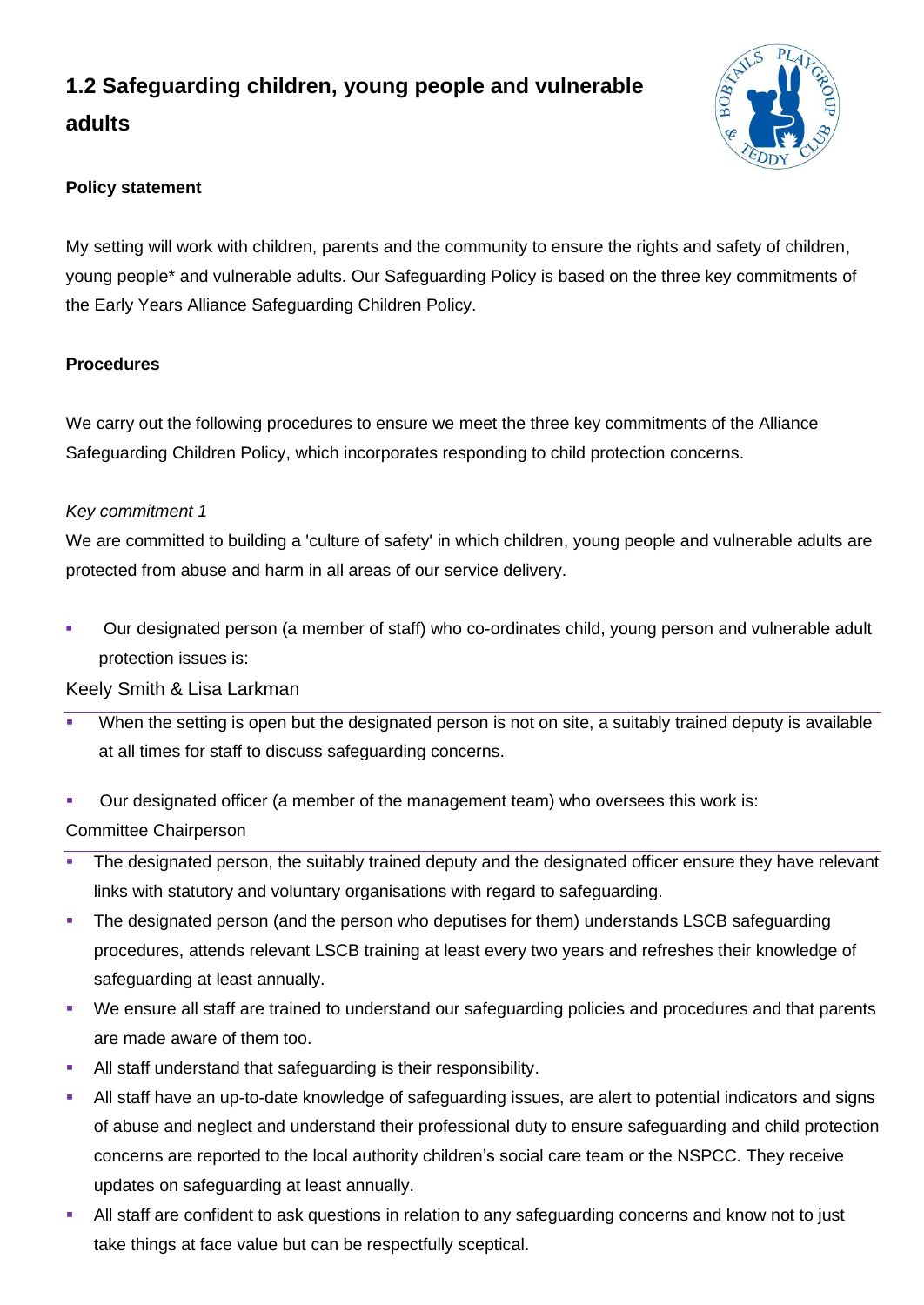- All staff understand the principles of early help (as defined in *Working Together to Safeguard Children*, 2018) and are able to identify those children and families who may be in need of early help and enable them to access it.
- All staff understand the thresholds of significant harm and understand how to access services for families, including for those families who are below the threshold for significant harm, according to arrangements published by the LSCB or safeguarding partners in areas where the safeguarding partners have replaced the LSCB.
- **■** All staff understand their responsibilities under the General Data Protection Regulation and the Data Protection Act 2018, and understand relevant safeguarding legislation, statutory requirements and local safeguarding partner requirements and ensure that any information they may share about parents and their children with other agencies is shared appropriately and lawfully.
- We will support families to receive appropriate early help by sharing information with other agencies in accordance with statutory requirements and legislation.
- We will share information lawfully with safeguarding partners and other agencies where there are safeguarding concerns.
- We will be transparent about how we lawfully process data.
- All staff understand how to escalate their concerns in the event that they feel either the local authority and/or their own organisation has not acted adequately to safeguard and know how to follow local safeguarding procedures to resolve professional disputes between staff and organisations.
- **EXT** All staff understand what the organisation expects of them in terms of their required behaviour and conduct, and follow our policies and procedures on positive behaviour, online safety (including use of cameras and mobile phones), whistleblowing and dignity at work.
- **EXECT A** Children have a key person to build a relationship with, and are supported to articulate any worries, concerns or complaints that they may have in an age appropriate way.
- **EXTENDING THE STARF IN STARF IN STARF IN STARF IN STARF IN STARF IN STARF IN STARF IN STARF IN STARF IN STARF I** showing aggression towards other children.
- **EXEDENT Adequate and appropriate staffing resources are provided to meet the needs of children.**
- **•** Applicants for posts within the setting are clearly informed that the positions are exempt from the Rehabilitation of Offenders Act 1974.
- **Enhanced criminal records and barred lists checks and other suitability checks are carried out for staff** and volunteers prior to their post being confirmed, to ensure that no disqualified person or unsuitable person works at the setting or has access to the children.
- Where applications are rejected based on information disclosed, applicants have the right to know and to challenge incorrect information.
- **Enhanced criminal records and barred lists checks are carried out on anyone living or working on the** premises.
- Volunteers must:
	- **-** be aged 17 or over;
	- **-** be considered competent and responsible;
	- **-** receive a robust induction and regular supervisory meetings;
	- **-** be familiar with all the settings policies and procedures;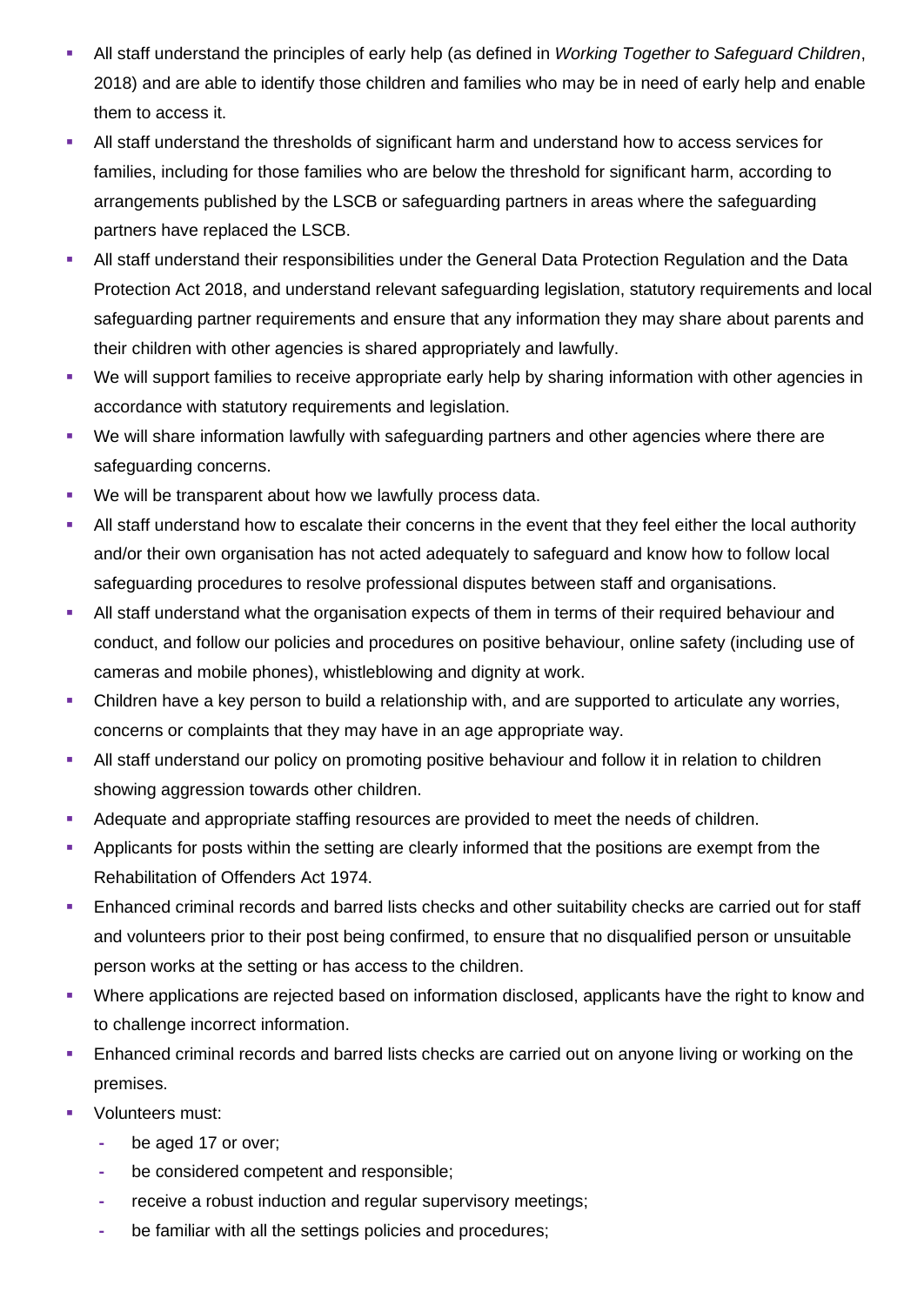- **-** be fully checked for suitability if they are to have unsupervised access to the children at any time.
- **•** Information is recorded about staff qualifications, and the identity checks and vetting processes that have been completed including:
	- **-** the criminal records disclosure reference number;
	- **-** certificate of good conduct or equivalent where a UK DBS check is not appropriate;
	- **-** the date the disclosure was obtained; and
	- **-** details of who obtained it.
- All staff and volunteers are informed that they are expected to disclose any convictions, cautions, court orders or reprimands and warnings which may affect their suitability to work with children (whether received before or during their employment with us).
- From 31 August 2018, staff and volunteers in childcare settings that are not based on domestic premises are *not* required to notify their line manager if anyone in their household (including family members, lodgers, partners etc.) has any relevant convictions, cautions, court orders, reprimands or warnings or has been barred from, or had registration refused or cancelled in relation to any childcare provision or have had orders made in relation to care of their children. For childminders and childcare provided from domestic settings they will be required to notify if anyone in their household has any relevant convictions, court orders or reprimands or had registration refused or cancelled in relation to childcare provision or have had certain Orders made in relation to the care of their children in accordance with the Childcare Disqualification and Childcare Regulations 2018, and Disqualification under the Childcare Act guidance effective from 31 August 2018.
- **EXECT** Staff receive regular supervision, which includes discussion of any safeguarding issues, and their performance and learning needs are reviewed regularly.
- In addition to induction and supervision, staff are provided with clear expectations in relation to their behaviour outlined in the employee handbook.
- We notify the Disclosure and Barring Service of any person who is dismissed from our employment, or resigns in circumstances that would otherwise have led to dismissal for reasons of a child protection concern.
- Procedures are in place to record the details of visitors to the setting.
- Security steps are taken to ensure that we have control over who comes into the setting so that no unauthorised person has unsupervised access to the children.
- Steps are taken to ensure children are not photographed or filmed on video for any other purpose than to record their development or their participation in events organised by us. Parents sign a consent form and have access to records holding visual images of their child. Staff do not use personal cameras or filming equipment to record images.
- **•** Personal mobile phones are not used where children are present.
- The designated person in the setting has responsibility for ensuring that there is an adequate online safety policy in place.
- We keep a written record of all complaints and concerns including details of how they were responded to.
- We ensure that robust risk assessments are completed, that they are seen and signed by all relevant staff and that they are regularly reviewed and updated, in line with our health and safety policy.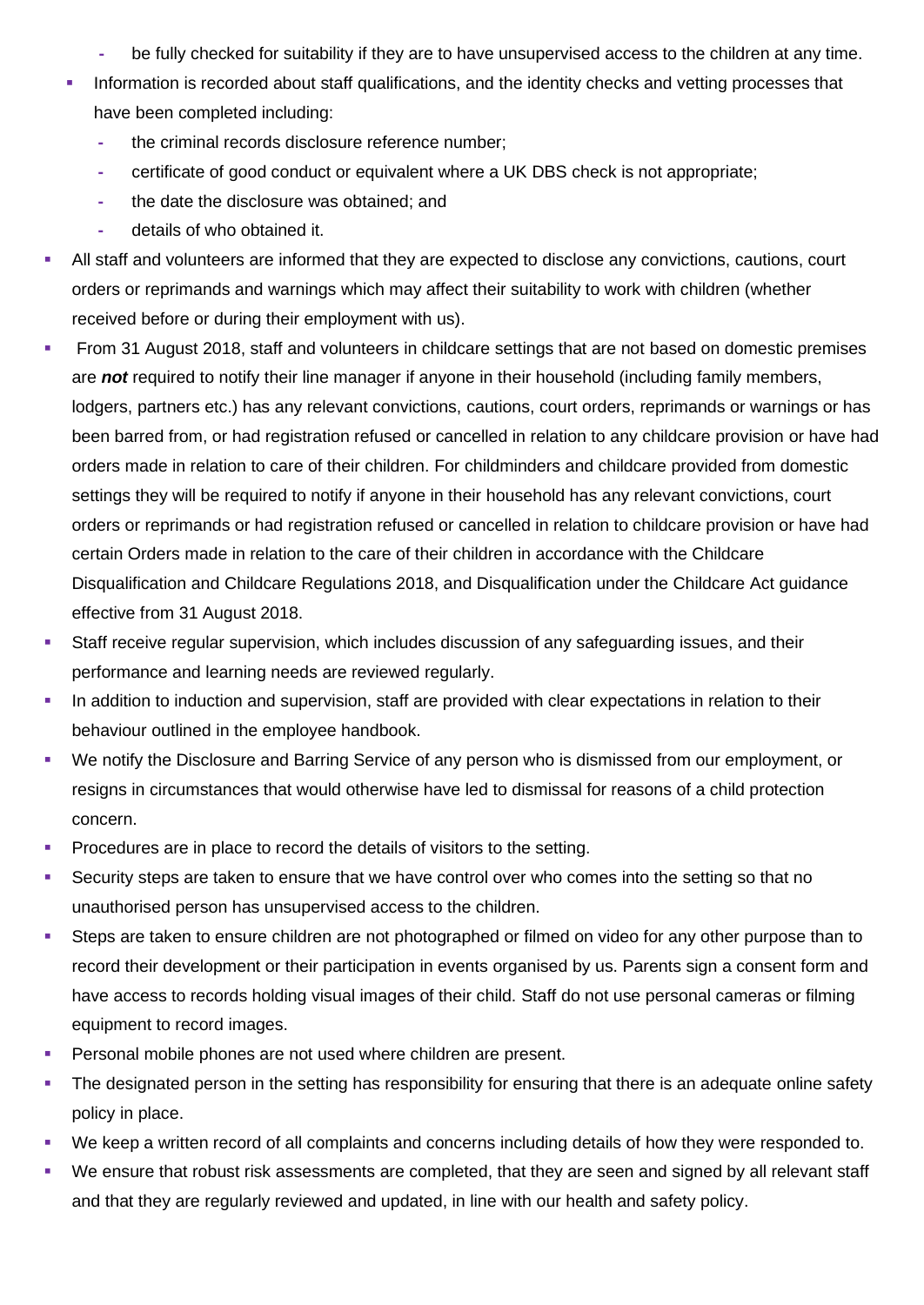- The designated officer will support the designated person to undertake their role adequately and offer advice, guidance, supervision and support.
- **•** The designated person will inform the designated officer at the first opportunity of every significant safeguarding concern, however this should not delay any referrals being made to children's social care, or where appropriate, the LADO, Ofsted or RIDDOR.

## *Key commitment 2*

We are committed to responding promptly and appropriately to all incidents, allegations or concerns of abuse that may occur and to work with statutory agencies in accordance with the procedures that are set down in 'What to do if you're worried a child is being abused' (HMG, 2015) and the Care Act 2014.

## *Responding to suspicions of abuse*

- We acknowledge that abuse of children can take different forms physical, emotional, and sexual, as well as neglect.
- We ensure that all staff have an understanding of the additional vulnerabilities that arise from special educational needs and/or disabilities, plus inequalities of race, gender, language, religion, sexual orientation or culture, and that these receive full consideration in relation to child, young person or vulnerable adult protection.
- When children are suffering from physical, sexual or emotional abuse, or experiencing neglect, this may be demonstrated through:
	- **-** significant changes in their behaviour;
	- **-** deterioration in their general well-being;
	- **-** their comments which may give cause for concern, or the things they say (direct or indirect
	- **-** disclosure);
	- **-** changes in their appearance, their behaviour, or their play;
	- **-** unexplained bruising, marks or signs of possible abuse or neglect; and
	- **-** any reason to suspect neglect or abuse outside the setting.
- We understand how to identify children who may be in need of early help, how to access services for them
- We understand that we should refer a child who meets the s17 Children Act 1989 child in need definition to local authority children's social work services
- We understand that we should refer any child who may be at risk of significant harm to local authority children's social work services.
- We are aware of the 'hidden harm' agenda concerning parents with drug and alcohol problems and consider other factors affecting parental capacity and risk, such as social exclusion, domestic violence, radicalisation, mental or physical illness and parent's learning disability.
- We are aware that children's vulnerability is potentially increased when they are privately fostered and when we know that a child is being cared for under a private fostering arrangement, we inform our local authority children's social care team.
- We are prepared to take action if we have concerns about the welfare of a child who fails to arrive at a session when expected. The designated person will take immediate action to contact the child's parent to seek an explanation for the child's absence and be assured that the child is safe and well. If no contact is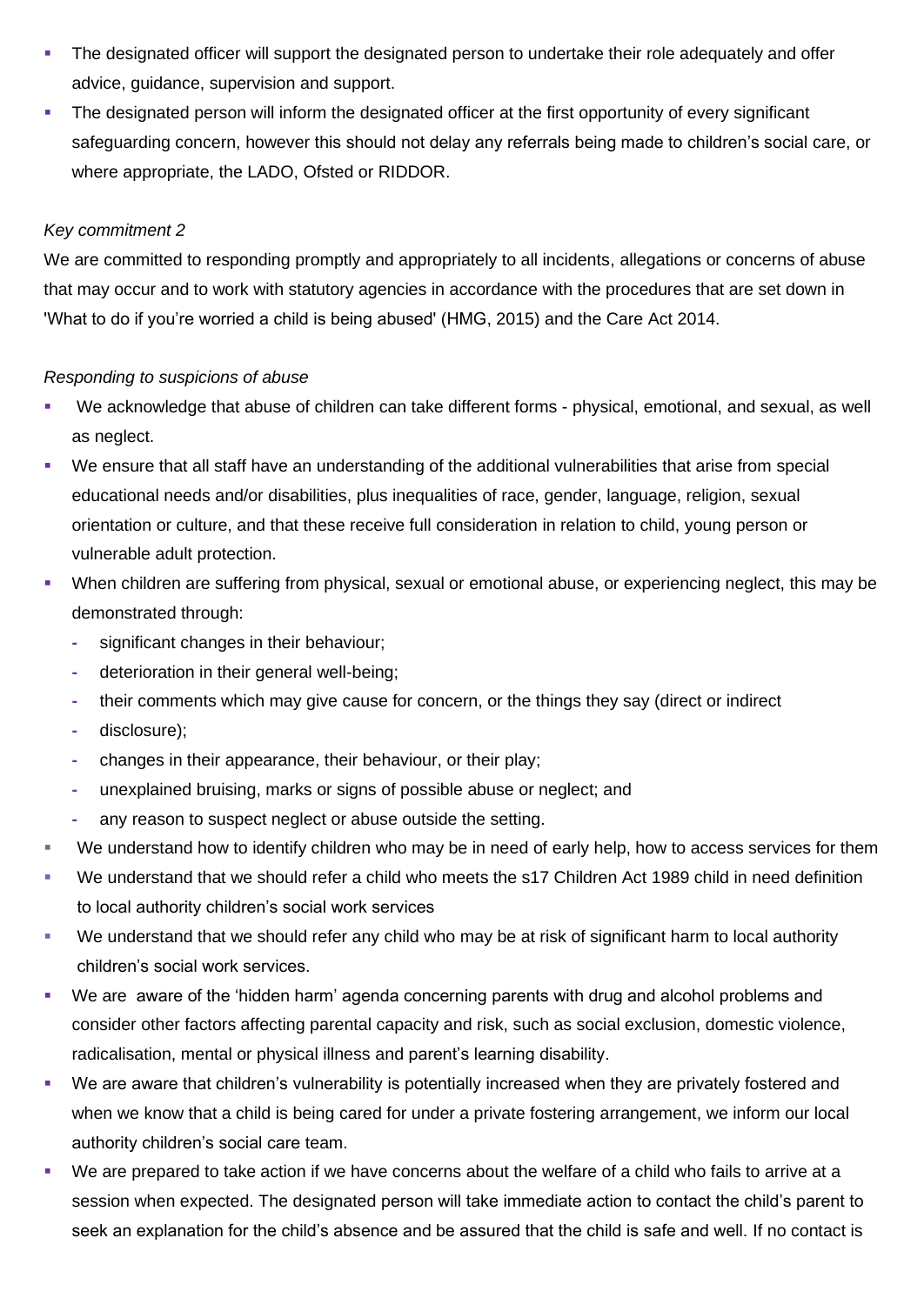made with the child's parents and the designated person has reason to believe that the child is at risk of significant harm, the relevant professionals are contacted immediately and LSCB procedures are followed. If the child has current involvement with social care the social worker is notified on the day of the unexplained absence.

- We are aware of other factors that affect children's vulnerability that may affect, or may have affected, children and young people using our provision, such as abuse of children who have special educational needs and/or disabilities; fabricated or induced illness; child abuse linked to beliefs in spirit possession; sexual exploitation of children, including through internet abuse; Female Genital Mutilation and radicalisation or extremism.
- In relation to radicalisation and extremism, we follow the Prevent Duty guidance for England and Wales published by the Home Office and LSCB procedures on responding to radicalisation.
- The designated person completes online Channel training, online Prevent training and attends local WRAP training where available to ensure they are familiar with the local protocol and procedures for responding to concerns about radicalisation.
- We are aware of the mandatory duty that applies to teachers, and health workers to report cases of Female Genital Mutilation to the police. We are also aware that early years practitioners should follow local authority published safeguarding procedures to respond to FGM and other safeguarding issues, which involves contacting police if a crime of FGM has been or may be about to be committed.
- We also make ourselves aware that some children and young people are affected by gang activity, by complex, multiple or organised abuse, through forced marriage or honour-based violence or may be victims of child trafficking. While this may be less likely to affect young children in our care, we may become aware of any of these factors affecting older children and young people who we may come into contact with.
- If we become concerned that a child may be a victim of modern slavery or human trafficking we will refer to the National Referral Mechanism, as soon as possible and refer and/or seek advice to the local authority children's social work service and/or police.
- We will be alert to the threats children may face from outside their families, such as that posed by organised crime groups such as county lines and child sexual exploitation, online use and from within peer groups and the wider community.
- Where we believe that a child in our care or that is known to us may be affected by any of these factors we follow the procedures below for reporting child protection and child in need concerns and follow the LSCB procedures, or when they come into force replacing the LSCB, we will follow the local procedures as published by the local safeguarding partners.
- Where such indicators are apparent, the child's key person makes a dated record of the details of the concern and discusses what to do with the member of staff who is acting as the designated person. The information is stored on the child's personal file.
- In the event that a staff member or volunteer is unhappy with the decision made of the designated person in relation to whether to make a safeguarding referral they must follow escalation procedures.
- We refer concerns about children's welfare to the local authority children's social care team and co-operate fully in any subsequent investigation. NB In some cases this may mean the police or another agency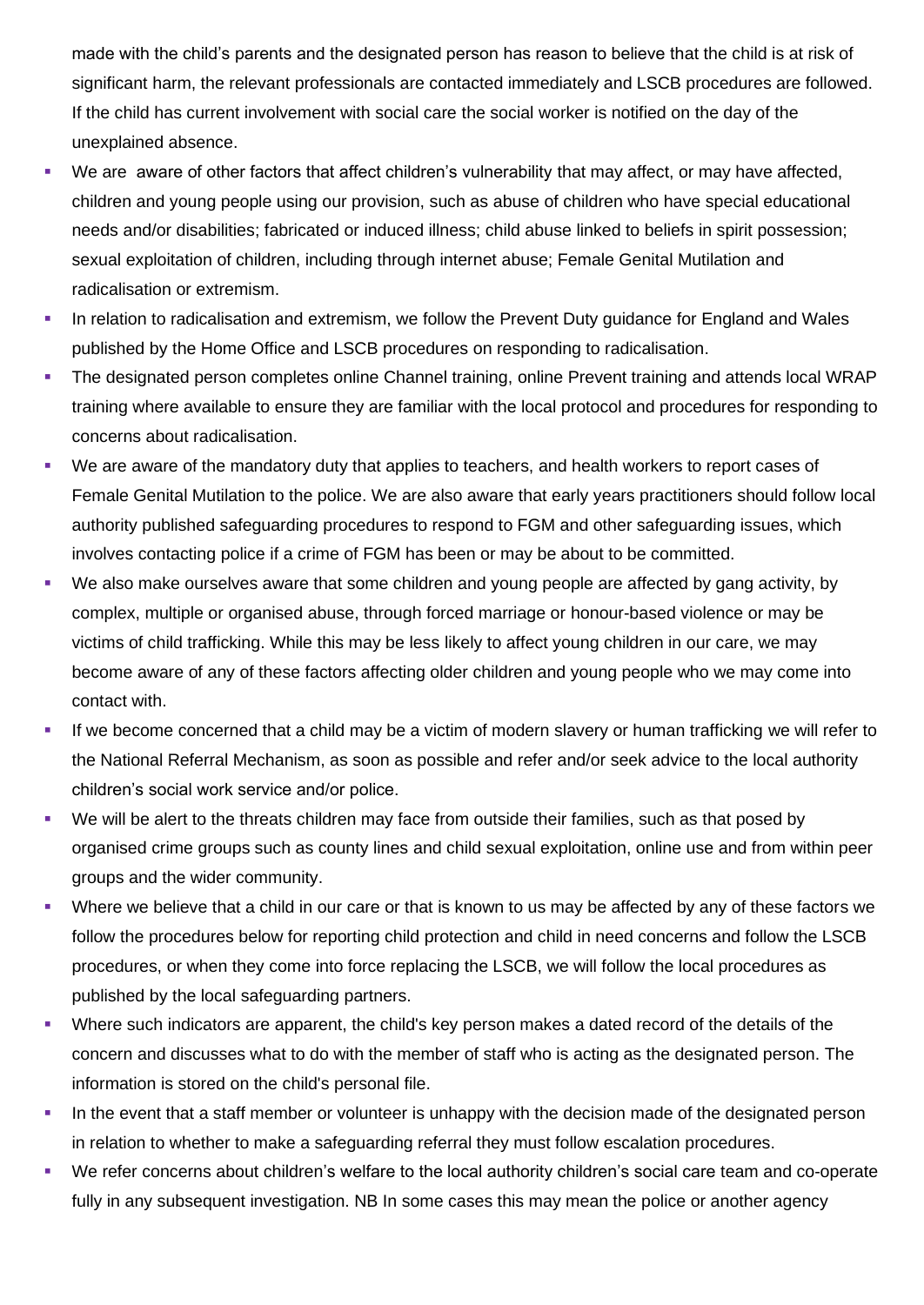identified by the Local Safeguarding Children Board (or the local safeguarding partners when their published safeguarding arrangements take over from the LSCB).

- We respond to any disclosures sensitively and appropriately and take care not to influence the outcome either through the way we speak to children or by asking questions of children (although we may check out/clarify the details of what we think they have told us with them).
- We take account of the need to protect young people aged 16-19 as defined by the Children Act 1989. This may include students or school children on work placement, young employees or young parents. Where abuse or neglect is suspected we follow the procedure for reporting any other child protection concerns. The views of the young person will always be taken into account in an age appropriate way, but the setting may override the young person's refusal to consent to share information if it feels that it is necessary to prevent a crime from being committed or intervene where one may have been, or to prevent harm to a child or adult. Sharing confidential information without consent is done only where not sharing it could be worse than the outcome of having shared it.
- All staff are also aware that adults can also be vulnerable and know how to refer adults who are in need of community care services.
- All staff know that they can contact the NSPCC whistleblowing helpline if they feel that or organisation and the local authority have not taken appropriate action to safeguard a child and this has not been addressed satisfactorily through organisational escalation and professional challenge procedures.
- We have a whistleblowing policy in place.
- Staff/volunteers know they can contact the organisation Public Concern at Work for advice relating to whistleblowing dilemmas.

#### *Recording suspicions of abuse and disclosures*

- Where a child makes comments to a member of staff that give cause for concern (disclosure), or a member of staff observes signs or signals that give cause for concern, such as significant changes in behaviour; deterioration in general well-being; unexplained bruising, marks or signs of possible abuse or neglect; that member of staff:
	- **-** listens to the child, offers reassurance and gives assurance that she or he will take action;
	- **-** does not question the child, although it is OK to ask questions for the purposes of clarification;
	- **-** makes a written record that forms an objective record of the observation or disclosure that includes: the date and time of the observation or the disclosure; the exact words spoken by the child as far as possible; the name of the person to whom the concern was reported, with the date and time; and the names of any other person present at the time.
- **•** These records are signed and dated and kept in the child's personal file, which is kept securely and confidentially.
- The member of staff acting as the designated person is informed of the issue at the earliest opportunity, and always within one working day.
- Where the Local Safeguarding Children Board or local safeguarding partners safeguarding procedures stipulates the process for recording and sharing concerns, we include those procedures alongside this procedure and follow the steps set down by the Local Safeguarding Children Board.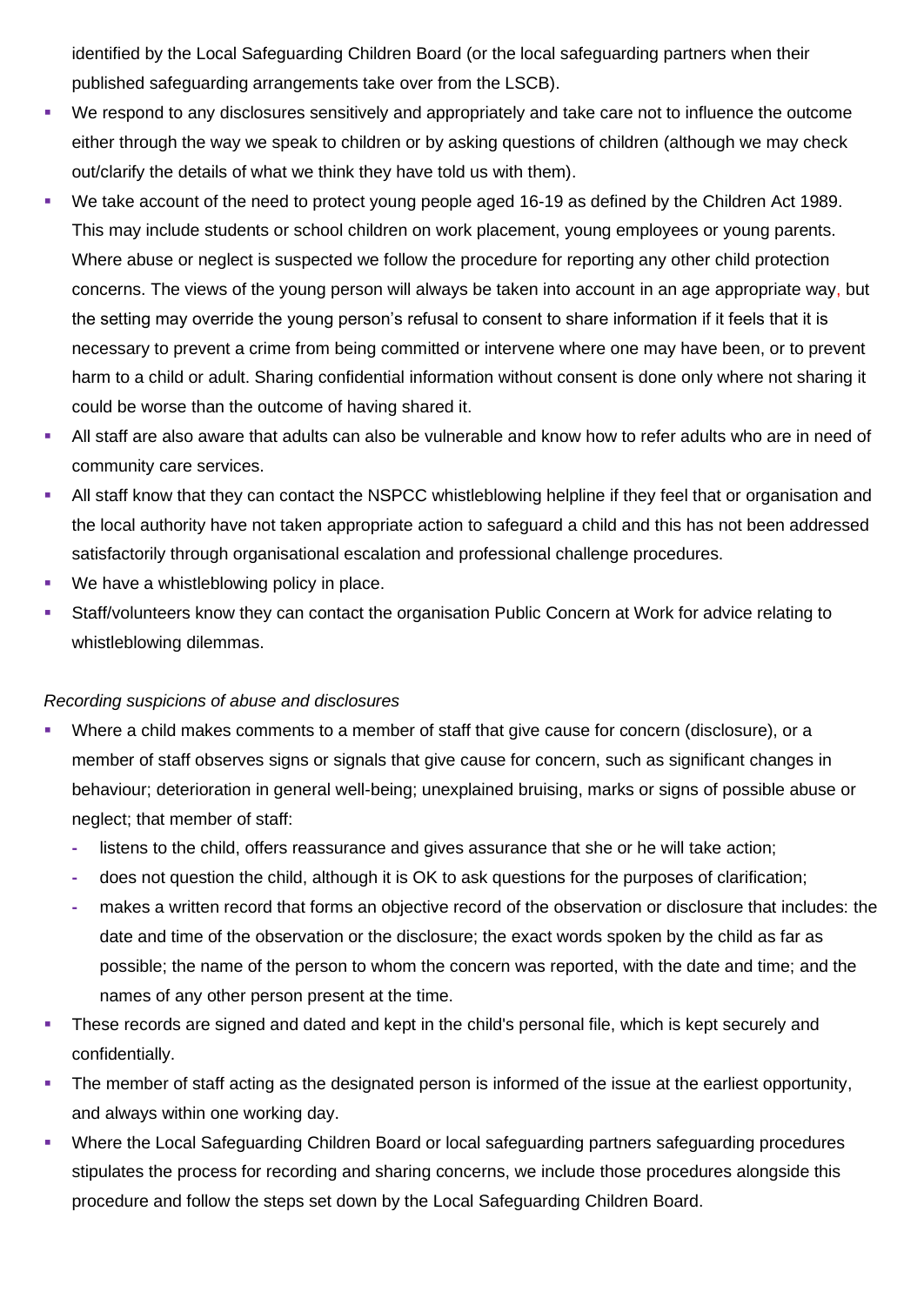#### *Making a referral to the local authority children's social care team*

- Safeguarding Children (Pre-school Learning Alliance 2013) contains procedures to help in making a referral to the local children's social care team, as well as template forms for recording concerns and to assist with making a referral.
- We keep a copy of this document alongside the procedures for recording and reporting set down by our Local Safeguarding Children Board, which we follow where local procedures differ from those of the Early Years Alliance.

## *Escalation process*

- If we feel that a referral made has not been dealt with properly or that concerns are not being addressed or responded to, we will follow the LSCB escalation process.
- We will ensure that staff are aware of how to escalate concerns.
- We will follow local procedures published by the LSCB or safeguarding partners to resolve professional disputes.

# *Informing parents*

- Parents are normally the first point of contact. Concerns are normally discussed with parents to gain their view of events, unless it is felt that this may put the child or other person at risk, or may interfere with the course of a police investigation, or may unduly delay the referral, or unless it is otherwise unreasonable to seek consent. Advice will be sought from social care, or in some circumstances police, where necessary.
- Parents are informed when we make a record of concerns in their child's file and that we also make a note of any discussion we have with them regarding a concern.
- **.** If a suspicion of abuse warrants referral to social care, parents are informed at the same time that the referral will be made, except where the procedures of the Local Safeguarding Children Board/Local Safeguarding Partners does not allow this, for example, where it is believed that the child may be placed at risk.
- **.** This will usually be the case where the parent is the likely abuser or where sexual abuse may have occurred.
- If there is a possibility that advising a parent beforehand may place a child at greater risk (or interfere with a police response) the designated person should consider seeking advice from children's social care, about whether or not to advise parents beforehand, and should record and follow the advice given.

# *Liaison with other agencies and multi-agency working*

- We work within the Local Safeguarding Children Board/Local Safeguarding Partners guidelines.
- **•** The current version of 'What to do if you're worried a child is being abused' is available for parents and staff and all staff are familiar with what they need to do if they have concerns.
- We have procedures for contacting the local authority regarding child protection issues and concerns about children's welfare, including maintaining a list of names, addresses and telephone numbers of social workers, to ensure that it is easy, in any emergency, for the setting and children's social care to work well together.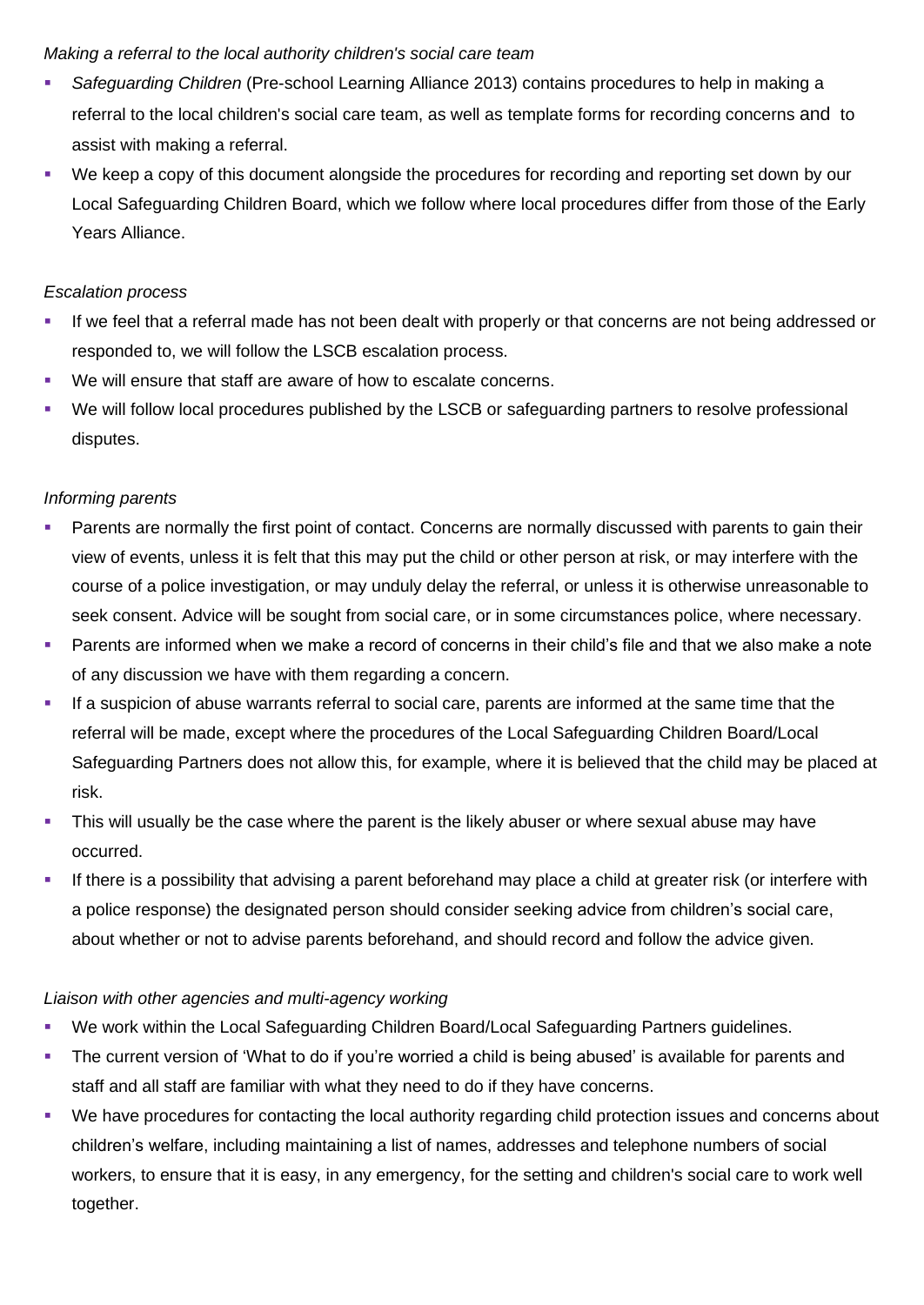- We notify Ofsted of any incident or accident and any changes in our arrangements which may affect the well-being of children or where an allegation of abuse is made against a member of staff (whether the allegations relate to harm or abuse committed on our premises or elsewhere). Notifications to Ofsted are made as soon as is reasonably practicable, but at the latest within 14 days of the allegations being made.
- Contact details for the local National Society for the Prevention of Cruelty to Children (NSPCC) are also kept.

## *Allegations against staff and persons in position of trust*

- We ensure that all parents know how to complain about the behaviour or actions of staff or volunteers within the setting, or anyone living or working on the premises occupied by the setting, which may include an allegation of abuse.
- We ensure that all staff volunteers and anyone else working in the setting knows how to raise concerns that they may have about the conduct or behaviour of other people including staff/colleagues.
- We differentiate between allegations, and concerns about the quality of care or practice and complaints and have a separate process for responding to complaints.
- We respond to any inappropriate behaviour displayed by members of staff, volunteer or any other person living or working on the premises, which includes:
	- **-** inappropriate sexual comments;
	- **-** excessive one-to-one attention beyond the requirements of their usual role and responsibilities, or inappropriate sharing of images
- We will recognise and respond to allegations that a person who works with children has:
	- **-** behaved in a way that has harmed a child, or may have harmed a child
	- **-** possibly committed a criminal offence against or related to a child
	- **-** behaved towards a child or children in a way that indicates they may pose a risk of harm to children
- We respond to any concerns raised by staff and volunteers who know how to escalate their concerns if they are not satisfied with our response
- We respond to any disclosure by children or staff that abuse by a member of staff or volunteer within the setting, or anyone living or working on the premises occupied by the setting, may have taken, or is taking place, by first recording the details of any such alleged incident.
- We refer any such complaint immediately to a senior manager within the organisation and the Local Authority Designated Officer (LADO) as necessary to investigate and/or offer advice:

#### *LADO TEAM: 01992 555420*

- We also report any such alleged incident to Ofsted, as well as what measures we have taken. We are aware that it is an offence not to do this.
- We co-operate entirely with any investigation carried out by children's social care in conjunction with the police.
- Where the management team and children's social care agree it is appropriate in the circumstances, the member of staff or volunteer will be suspended for the duration of the investigation. This is not an indication of admission that the alleged incident has taken place, but is to protect the staff, as well as children and families, throughout the process. Where it is appropriate and practical and agreed with LADO,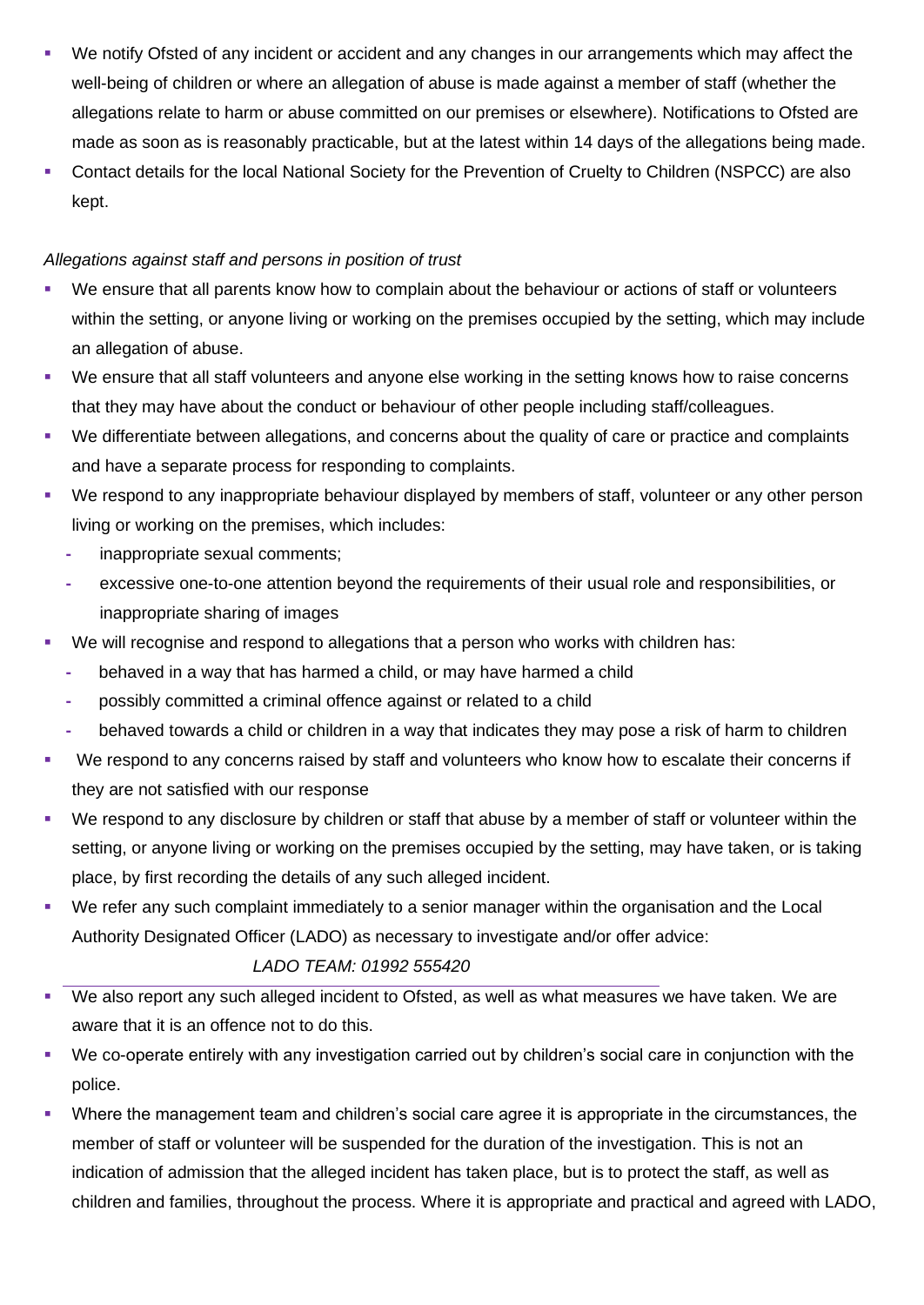we will seek to offer an alternative to suspension for the duration of the investigation, if an alternative is available that will safeguard children and not place the affected staff or volunteer at risk.

#### *Disciplinary action*

Where a member of staff or volunteer has been dismissed due to engaging in activities that caused concern for the safeguarding of children or vulnerable adults, we will notify the Disclosure and Barring Service of relevant information, so that individuals who pose a threat to children and vulnerable groups can be identified and barred from working with these groups.

#### *Key commitment 3*

We are committed to promoting awareness of child abuse issues throughout our training and learning programmes for adults. We are also committed to empowering children through our early childhood curriculum, promoting their right to be strong, resilient and listened to.

## *Training*

- Training opportunities are sought for all adults involved in the setting to ensure that they are able to recognise the signs and signals of possible physical abuse, emotional abuse, sexual abuse (including child sexual exploitation) and neglect and that they are aware of the local authority guidelines for making referrals. Training opportunities should also cover extra familial threats such as online risks, radicalisation and grooming, and how to identify and respond to families who may be in need of early help, and organisational safeguarding procedures.
- Designated persons receive appropriate training, as recommended by the Local Safeguarding Children Board, every two years and refresh their knowledge and skills at least annually.
- We ensure that all staff know the procedures for reporting and recording any concerns they may have about the provision.
- We ensure that all staff receive updates on safeguarding via emails, newsletters, online training and/or discussion at staff meetings at least once a year.

#### *Planning*

The layout of the rooms allows for constant supervision. No child is left alone with staff or volunteers in a one-to-one situation without being within sight and/or hearing of other staff or volunteers.

#### *Curriculum*

- We introduce key elements of keeping children safe into our programme to promote the personal, social and emotional development of all children, so that they may grow to be strong, resilient and listened to and so that they develop an understanding of why and how to keep safe.
- We create within the setting a culture of value and respect for individuals, having positive regard for children's heritage arising from their colour, ethnicity, languages spoken at home, cultural and social background.
- We ensure that this is carried out in a way that is developmentally appropriate for the children.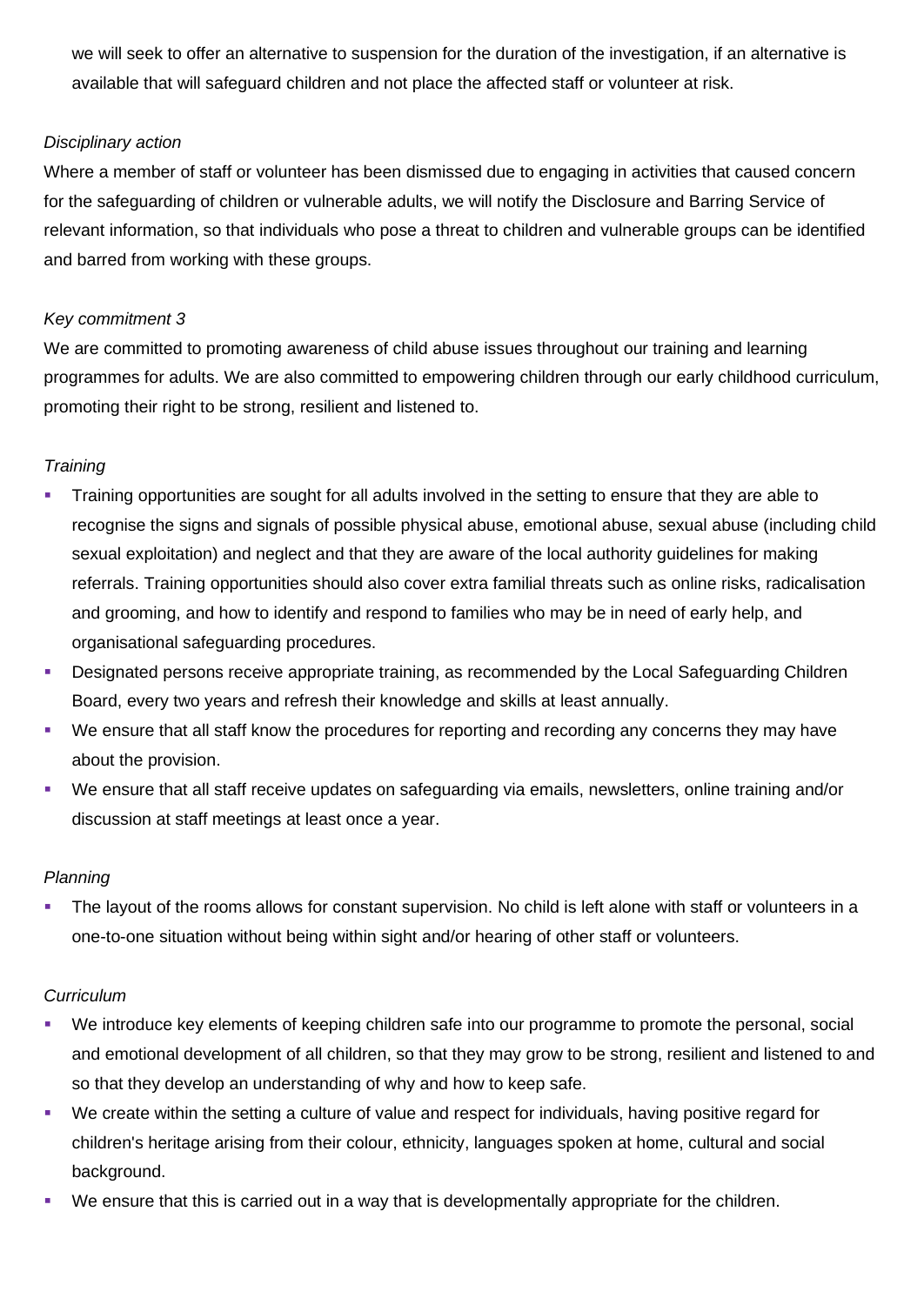## *Confidentiality*

All suspicions and investigations are kept confidential and shared only with those who need to know. Any information is shared under the guidance of the Local Safeguarding Children Board/Local Safeguarding Partners and in line with the GDPR, Data Protection Act 2018, and Working Together 2018.

# *Support to families*

- We believe in building trusting and supportive relationships with families, staff and volunteers.
- We make clear to parents our role and responsibilities in relation to child protection, such as for the reporting of concerns, information sharing, monitoring of the child, and liaising at all times with the local children's social care team.
- We will continue to welcome the child and the family whilst investigations are being made in relation to any alleged abuse.
- We follow the Child Protection Plan as set by the child's social worker in relation to the setting's designated role and tasks in supporting that child and their family, subsequent to any investigation.
- We will engage with any child in need plan or early help plan as agreed.
- Confidential records kept on a child are shared with the child's parents or those who have parental responsibility for the child in accordance with the Confidentiality and Client Access to Records procedure, and only if appropriate under the guidance of the Local Safeguarding Children Board.

# **Legal framework**

# *Primary legislation*

- Children Act (1989 s47)
- Protection of Children Act (1999)
- The Children Act (2004 s11)
- Children and Social Work Act 2017
- **Safeguarding Vulnerable Groups Act (2006)**
- Childcare Act (2006)
- Child Safeguarding Practice Review and Relevant Agency (England) Regulations 2018

## *Secondary legislation*

- Sexual Offences Act (2003)
- **Criminal Justice and Court Services Act (2000)**
- Equality Act (2010)
- General Data Protection Regulations (GDPR) (2018)
- Childcare (Disqualification) Regulations (2009)
- Children and Families Act (2014)
- Care Act (2014)
- Serious Crime Act (2015)
- Counter-Terrorism and Security Act (2015)